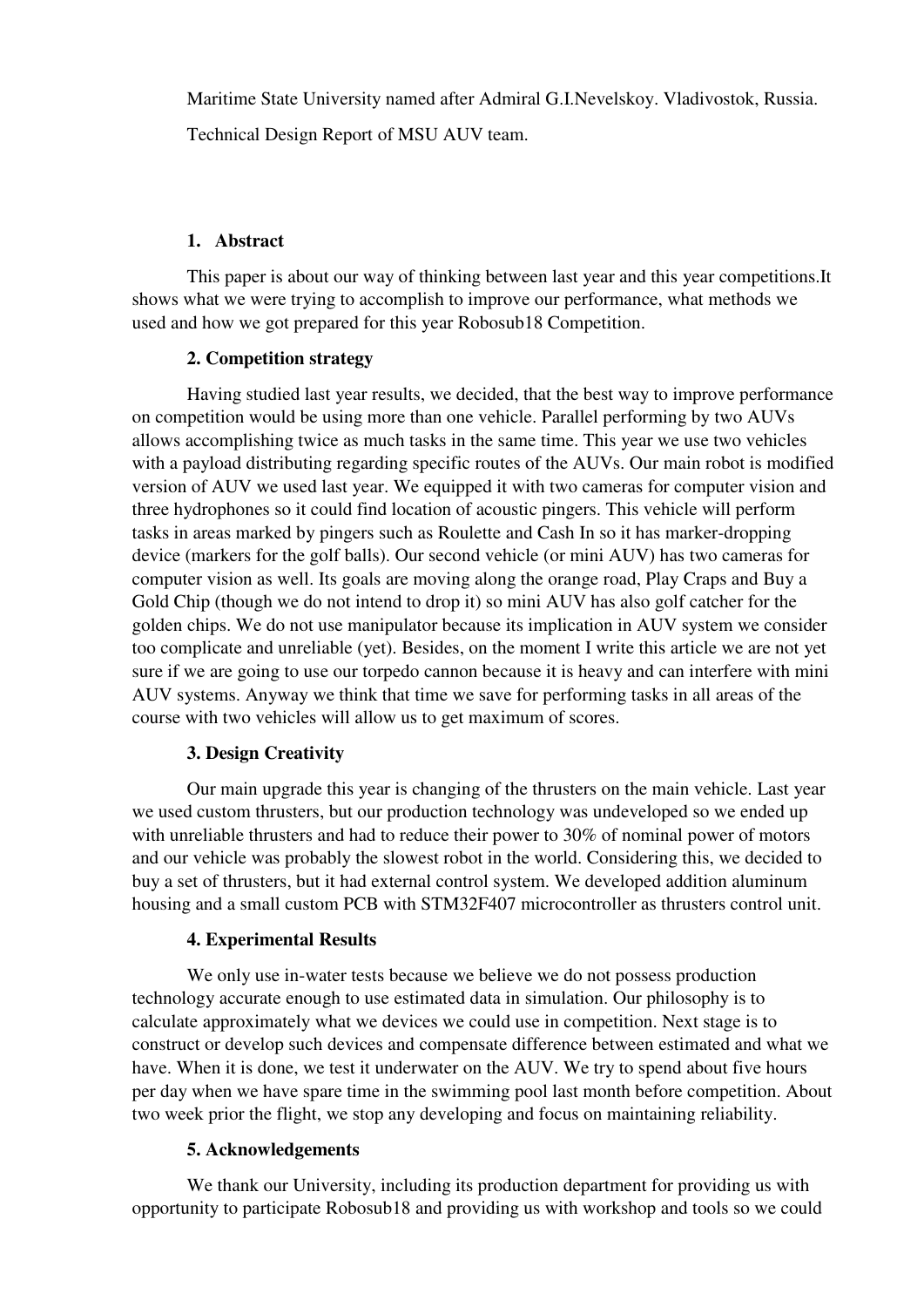unleash our creativity. We also want to thank Center for Robotics Development, originally part of our united team. Unfortunately, due to financial problems, they were unable to send people to the site, but they provide us with our mini AUV so we should be stronger than ever.

#### **6. References**

- [1]<http://www.robonation.org/node/433> The results of Robosub2017.
- [2[\] http://murproject.com/](http://murproject.com/)  MurProject base of our miniAUV.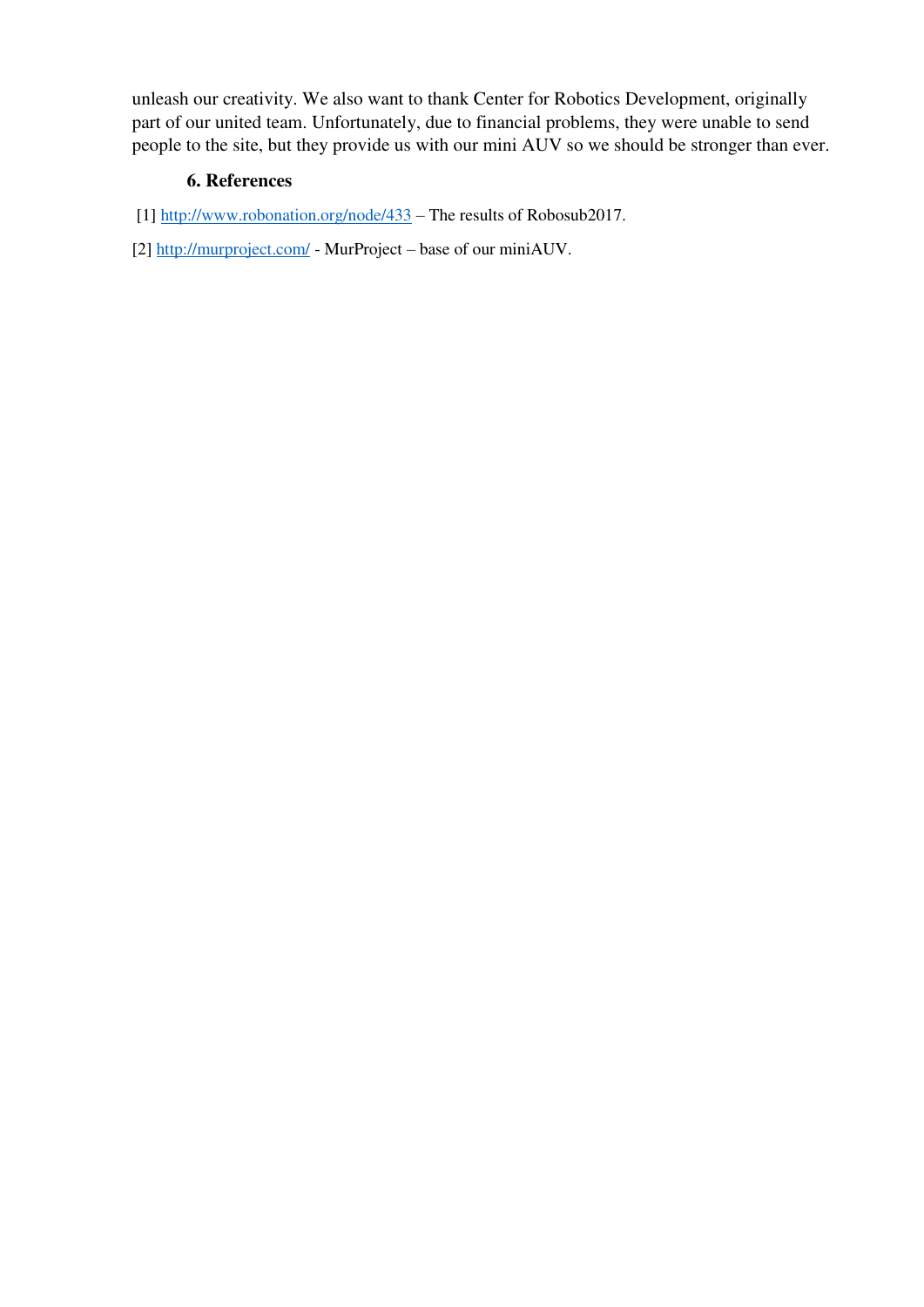# **Appendix A: component specification**

| Component                    | Vendor                          | Model/Type         | <b>Specs</b>               |
|------------------------------|---------------------------------|--------------------|----------------------------|
| <b>Buoyancy Control</b>      | Custom                          |                    | extruded polystyrene foam  |
| Frame                        | Custom                          |                    | Polyethylene               |
| <b>Waterproof Housing</b>    | Custom                          |                    | Aluminum                   |
| <b>Waterproof Connectors</b> | Custom                          |                    | pneumatic pipes            |
| <b>Thrusters</b>             | Center for Robotics Development | RovBuilderProjects | 2 kgf                      |
| Motor Control                | Custom                          | STM32F407          |                            |
| High Level Control           | Intel                           | <b>NUC</b>         |                            |
| Actuators                    | Center for Robotics Development |                    |                            |
| Propellers                   | Center for Robotics Development |                    |                            |
| <b>Battery</b>               |                                 |                    | 24V LIPO                   |
| Converter                    |                                 |                    |                            |
| Regulator                    |                                 |                    |                            |
| CPU                          | Intel                           | NUC/Edison         |                            |
| <b>Internal Comm Network</b> |                                 |                    | Ethernet                   |
| <b>External Comm Network</b> |                                 |                    | Wi-FI                      |
| Programming Language         |                                 |                    |                            |
| 1                            |                                 |                    | $C++$                      |
| Programming Language         |                                 |                    |                            |
| 2                            |                                 |                    | Chai Script<br>ADIS 16480  |
| Compass                      |                                 |                    |                            |
| <b>IMU</b>                   |                                 |                    | ADIS 16480                 |
| <b>DVL</b>                   |                                 |                    |                            |
| Camera                       |                                 | Front and Bottom   | fullHD                     |
| Hydrophones                  | Custom                          |                    |                            |
| Manipulator                  |                                 |                    |                            |
| Algorithm: vision            |                                 |                    | YOLO DNN                   |
| Algorithm: acoustics         |                                 |                    | TDOA est. & triangulation  |
| Algorithm: mapping           |                                 |                    |                            |
| Algorithm: autonomy          |                                 |                    | Chai Script                |
| Open source software         |                                 |                    | QT                         |
| Team size                    |                                 |                    | 5 on site, 12 participated |
| HS/SW expertize ratio        |                                 |                    | 0,6                        |
| testing time: simulation     |                                 |                    | 10 hours                   |
| testing time: in-water       |                                 |                    | 100 hours                  |